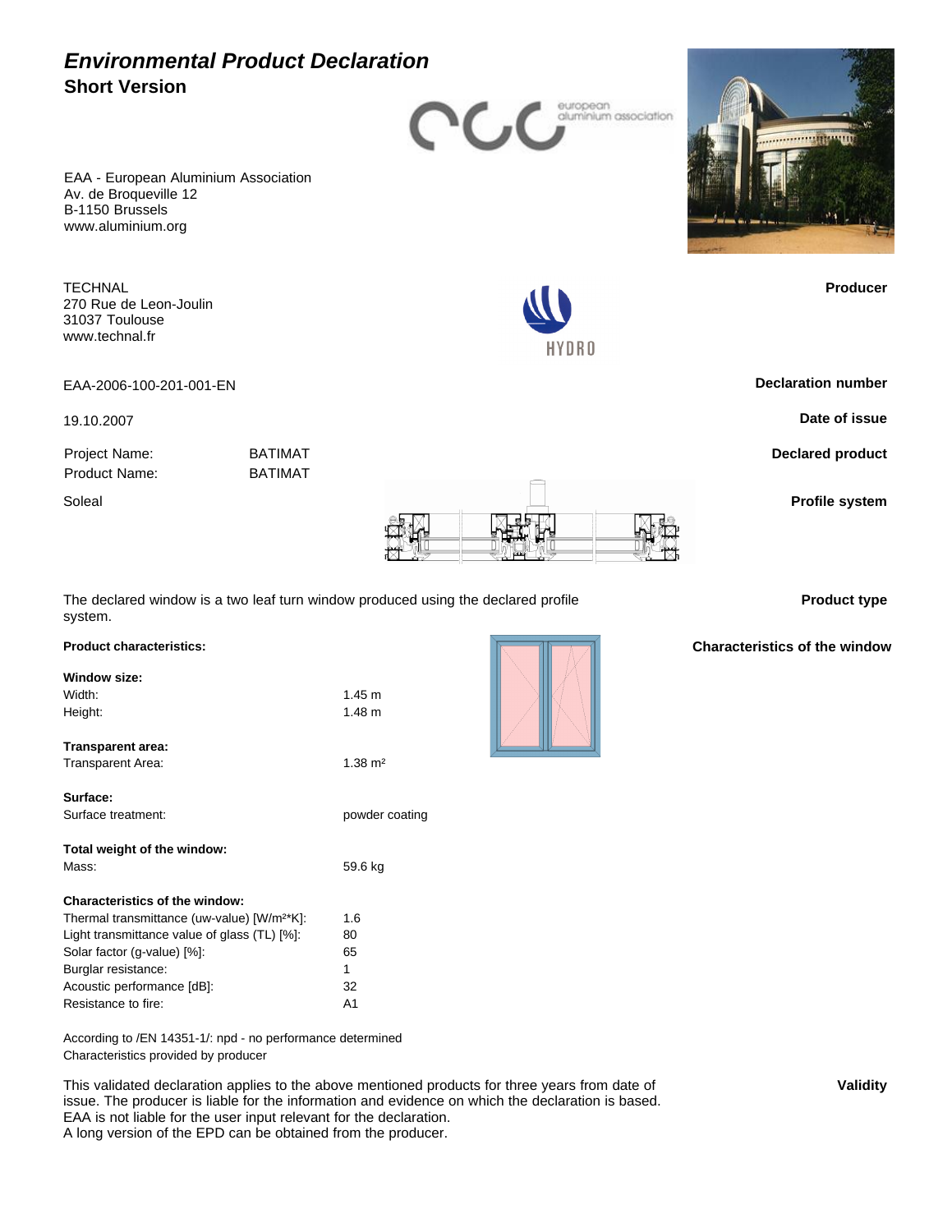



**Comparability**

This EPD is based on information modules that do not cover all aspects of the product's use. An environmental assessment of a product has to consider also the product's application in the building and the respective environmental aspects during the use phase. Comparisons of building products or EPDs without considering the use stages in the context of the environmental impacts of the whole building are not valid. EPDs from different programs may not be comparable.

This EPD is based on the PCR Aluminium Building Products of the EAA Environmental Product Declaration Program. The PCR document is available from the EAA webpage www.aluminium.org.

#### **Table 1: Verification information**

**Review of the PCR document by the independent Advisory Board. Chair of the Advisory Board: Dr. Eva Schmincke**

**Independent verification of the calculation system and the data the declaration is based on according to ISO 14025:2006 [ ] - Internal Verification [x] - External Verification**

Verifier of the declaration tool: Dr. Eva Schmincke

Assemblage of window: **Manufacturing**

The components, specifically the aluminium profiles which are already surface treated and connected with the thermal bars, are cut and tailored to the respective frame size. The residual aluminium profiles are preserved for recycling. Together with the float glass component (doubled glass layers filled with argon) and gaskets the frame is assembled. Finally the hardware components are attached to the frame.

The assemblage is placed in France.

| Registration number 345672 according to ISO 14001 series                                                                                                                                                                                                                                                                                            | <b>Environmental management</b><br>system |
|-----------------------------------------------------------------------------------------------------------------------------------------------------------------------------------------------------------------------------------------------------------------------------------------------------------------------------------------------------|-------------------------------------------|
| Standard single side-hung casement window for installation in buildings.                                                                                                                                                                                                                                                                            | <b>Applications</b>                       |
| Product packaging                                                                                                                                                                                                                                                                                                                                   | Packaging                                 |
| Usually the window is not packaged. In rare cases a PE plastic wrap for protection is applied. The<br>plastic foil is fed to the regional municipal waste collection system. The packaged windows are<br>placed in transport carriers and are placed on Euro-pallets. For transport to the building site a<br>reusable carrier is applied.          |                                           |
| Periodical cleaning and maintenance are basis for a long service life of the window. Cleaning<br>agents must be neutral (ph-value 5-8). For the EPD a periodical cleaning twice a year,<br>maintenance of the hardware every 2 years and a service life of 50 years are used for calculations.                                                      | <b>Maintenance and service life</b>       |
| Usually for windows demolition and disassembly happens at building site. Glass is broken and<br>frames are cut into pieces. The glass is provided for material recycling. The aluminium frame as<br>well as the polymers and hardware components are recycled. An average collection rate of 96%<br>for the aluminium is used for the calculations. | Recycling                                 |
| Since most materials of the window are recycled, only a small amount and the losses from the<br>recycling processes have to be landfilled.                                                                                                                                                                                                          | <b>Waste treatment</b>                    |

**Product Category Rules**

**Verification**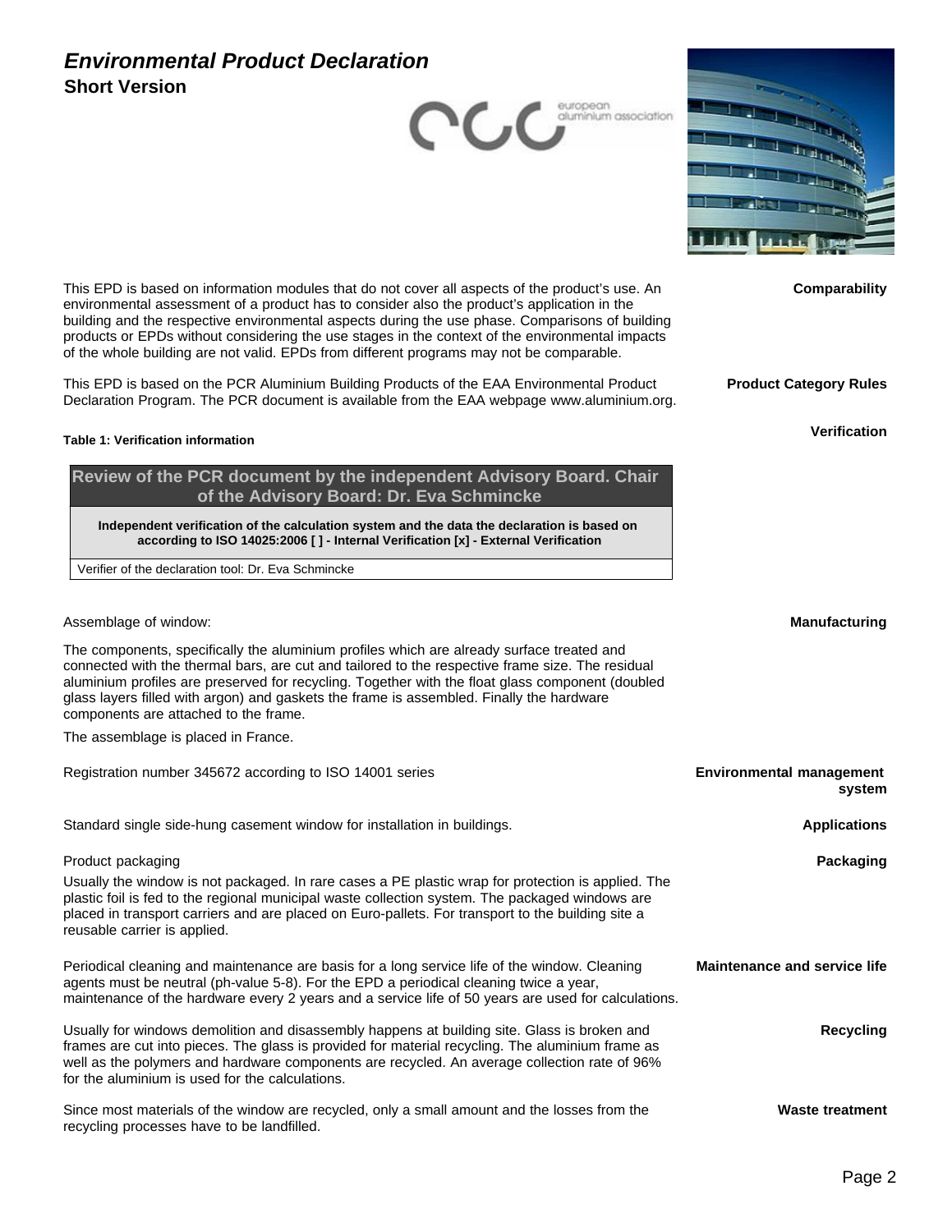



**Scope of the LCA**

The LCA comprises the manufacture of the primary materials regarding to the applied cut off criteria and their assemblage to windows. This includes also the transport of the semi-finished products to the assembly site and of the window to the building site.

For the use phase installation as well as cleaning and maintenance of the window are considered separately as installation and use/maintenance stage. Any aspects of the window in relation to the operation of the building are out of the scope of this EPD.

The End of Life is considered regarding material recycling of aluminium and other metals. Glass and polymers are leaving the lifecycle without credits. Transport from the building site to recycling sites and landfill are included.

#### **Life Cycle Indicators**

| <b>Aluminium Window [Soleal]</b>              |                              |                                          |  |
|-----------------------------------------------|------------------------------|------------------------------------------|--|
| Life Cycle Indicators                         | Unit per window              | <b>Result for declared Life</b><br>Cycle |  |
| Primary energy, non-renewable                 | [MJ]                         | 1948                                     |  |
| Primary energy, renewable                     | [MJ]                         | 129,5                                    |  |
| Water consumption                             | [kg]                         | 1819                                     |  |
| Depletion of Abiotic Resources (ADP)          | [kg Sb eqv.]                 | 1,009                                    |  |
| Global Warming Potential (GWP)                | [kg CO2 eqv.]                | 200,6                                    |  |
| Ozone Depletion Potential (ODP)               | [ $kg$ R <sub>11</sub> eqv.] | 3,902E-005                               |  |
| Acidification Potential (AP)                  | [kg SO <sub>2</sub> eqv.]    | 0,7912                                   |  |
| Eutrophication Potential (EP)                 | [kg PO4 egv.]                | 0,07797                                  |  |
| Photochemical Ozone Creation Potential (POCP) | [kg ethene egv.]             | 0,09789                                  |  |
| Non hazardous waste                           | [kg]                         | 6,853                                    |  |
| Hazardous waste                               | [kg]                         | 4,256                                    |  |

The indicators are calculated from average data representive for the EU aluminium production as well as from generic data for a standard glazing unit and standard gaskets as well as standard generic date for thermal bars.

> **Sections of the profile system**



**Figure 1: Horizontal section of the profile system**